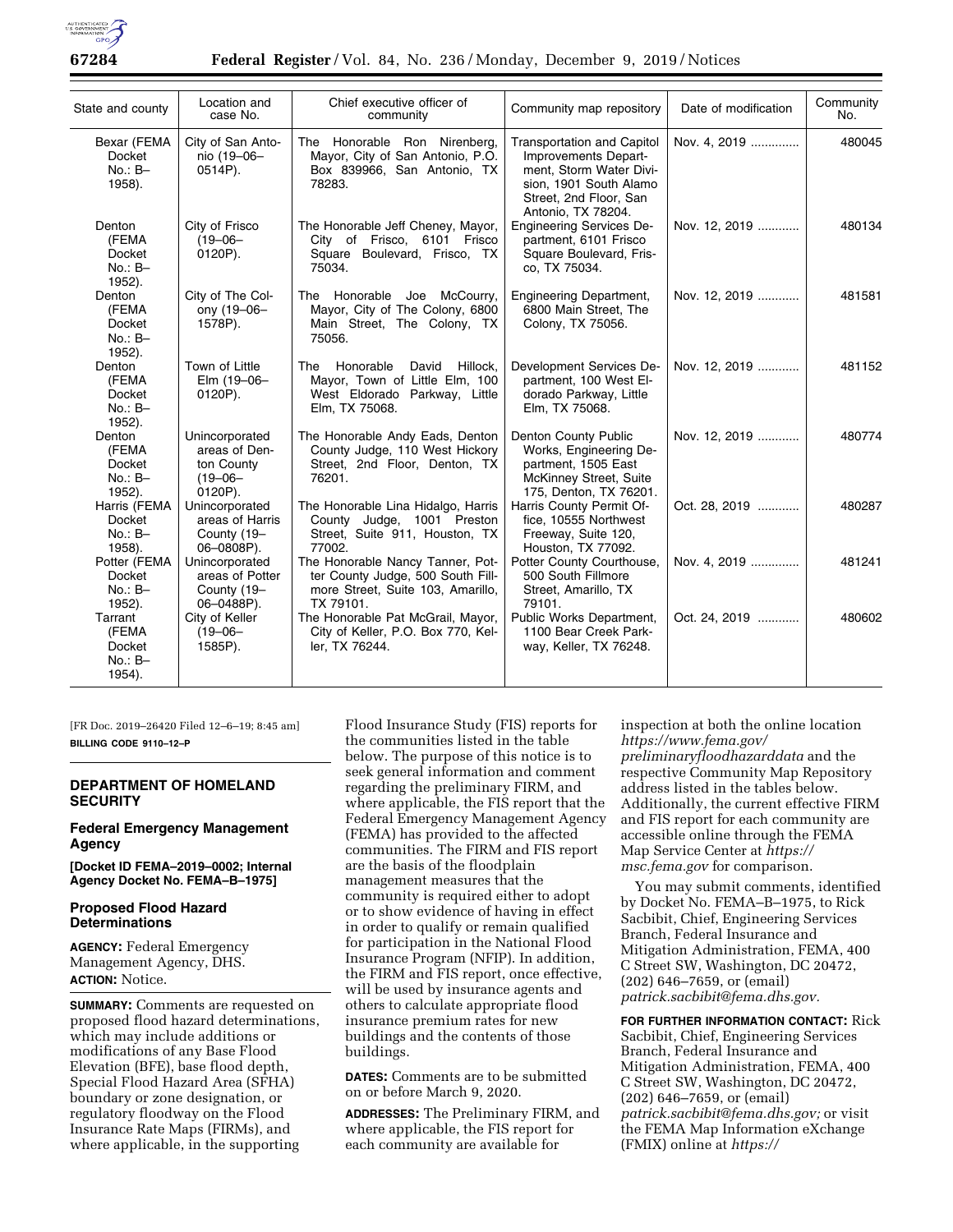*[www.floodmaps.fema.gov/fhm/fmx](https://www.floodmaps.fema.gov/fhm/fmx_main.html)*\_ *[main.html.](https://www.floodmaps.fema.gov/fhm/fmx_main.html)* 

**SUPPLEMENTARY INFORMATION:** FEMA proposes to make flood hazard determinations for each community listed below, in accordance with section 110 of the Flood Disaster Protection Act of 1973, 42 U.S.C. 4104, and 44 CFR 67.4(a).

These proposed flood hazard determinations, together with the floodplain management criteria required by 44 CFR 60.3, are the minimum that are required. They should not be construed to mean that the community must change any existing ordinances that are more stringent in their floodplain management requirements. The community may at any time enact stricter requirements of its own or pursuant to policies established by other Federal, State, or regional entities. These flood hazard determinations are used to meet the floodplain management requirements of the NFIP and are used to calculate the appropriate flood insurance premium rates for new buildings built after the FIRM and FIS report become effective.

The communities affected by the flood hazard determinations are provided in the tables below. Any request for reconsideration of the revised flood hazard information shown on the Preliminary FIRM and FIS report that satisfies the data requirements outlined in 44 CFR 67.6(b) is considered an appeal. Comments unrelated to the flood hazard determinations also will be considered before the FIRM and FIS report become effective.

Use of a Scientific Resolution Panel (SRP) is available to communities in support of the appeal resolution process. SRPs are independent panels of experts in hydrology, hydraulics, and other pertinent sciences established to review conflicting scientific and technical data and provide recommendations for resolution. Use of the SRP only may be exercised after FEMA and local communities have been engaged in a collaborative consultation process for at least 60 days without a mutually acceptable resolution of an appeal. Additional information regarding the SRP process can be found

online at *[https://www.floodsrp.org/pdfs/](https://www.floodsrp.org/pdfs/srp_overview.pdf) srp*\_*[overview.pdf.](https://www.floodsrp.org/pdfs/srp_overview.pdf)* 

The watersheds and/or communities affected are listed in the tables below. The Preliminary FIRM, and where applicable, FIS report for each community are available for inspection at both the online location *[https://](https://www.fema.gov/preliminaryfloodhazarddata) [www.fema.gov/preliminaryfloodhazard](https://www.fema.gov/preliminaryfloodhazarddata) [data](https://www.fema.gov/preliminaryfloodhazarddata)* and the respective Community Map Repository address listed in the tables. For communities with multiple ongoing Preliminary studies, the studies can be identified by the unique project number and Preliminary FIRM date listed in the tables. Additionally, the current effective FIRM and FIS report for each community are accessible online through the FEMA Map Service Center at *<https://msc.fema.gov>* for comparison.

(Catalog of Federal Domestic Assistance No. 97.022, ''Flood Insurance.'')

#### **Michael M. Grimm,**

*Assistant Administrator for Risk Management, Department of Homeland Security, Federal Emergency Management Agency.* 

| Community                                                                                                        | Community map repository address                                                                                                                                                                                                                                                                                                                                                                                                                                                                                                                                                 |  |  |  |
|------------------------------------------------------------------------------------------------------------------|----------------------------------------------------------------------------------------------------------------------------------------------------------------------------------------------------------------------------------------------------------------------------------------------------------------------------------------------------------------------------------------------------------------------------------------------------------------------------------------------------------------------------------------------------------------------------------|--|--|--|
| <b>Black Hawk County, Iowa and Incorporated Areas</b><br>Project: 17-07-0295S Preliminary Date: January 10, 2019 |                                                                                                                                                                                                                                                                                                                                                                                                                                                                                                                                                                                  |  |  |  |
|                                                                                                                  | City Hall Department of Finance and Business Operations, 220 Clay<br>Street, Cedar Falls, IA 50613.<br>City Hall, 200 Tower Street, Dunkerton, IA 50626.<br>City Hall, 5042 Lafayette Road, Elk Run Heights, IA 50707.<br>City Hall, 1321 5th Street, Gilbertville, IA 50634.<br>City Hall, 525 Jefferson Street, Hudson, IA 50643.<br>City Hall, 202 Main Street, La Porte City, IA 50651.<br>City Hall, 101 1st Street, Raymond, IA 50667.<br>City Hall, 715 Mulberry Street, Waterloo, IA 50703.<br>Black Hawk County Courthouse, 316 East 5th Street, Waterloo, IA<br>50703. |  |  |  |
|                                                                                                                  | Dickinson County, Kansas and Incorporated Areas<br>Project: 17-07-0009S Preliminary Date: August 14, 2019                                                                                                                                                                                                                                                                                                                                                                                                                                                                        |  |  |  |
|                                                                                                                  | Office of the City Inspector, 419 North Broadway, Abilene, KS 67410.<br>City Hall, 466 North Marshall Street, Chapman, KS 67431.<br>City Hall, 206 South Factory Street, Enterprise, KS 67441.<br>City Office, 17 North Broadway, Herington, KS 67449.<br>City Office, 113 North Main Street, Hope, KS 67451.<br>City Office, 610 Lina Avenue, Manchester, KS 67410.<br>City Office, 116 West Main Street, Solomon, KS 67480.<br>Dickinson County Courthouse, 109 East 1st Street, Suite 202, Abilene,<br>KS 67410.                                                              |  |  |  |
|                                                                                                                  | <b>Emmet County, Michigan (All Jurisdictions)</b><br>Project: 14-05-3357S Preliminary Date: June 4, 2019                                                                                                                                                                                                                                                                                                                                                                                                                                                                         |  |  |  |
|                                                                                                                  | City Hall, 160 Zoll Street, Harbor Springs, MI 49740.<br>City Hall, 101 East Lake Street, Petoskey, MI 49770.<br>Little Traverse Bay Bands of Odawa Indians, 7500 Odawa Circle, Har-<br>bor Springs, MI 49740.                                                                                                                                                                                                                                                                                                                                                                   |  |  |  |
|                                                                                                                  | Bear Creek Township Hall, 373 North Division Road, Petoskey, MI<br>49770.                                                                                                                                                                                                                                                                                                                                                                                                                                                                                                        |  |  |  |
|                                                                                                                  | Township of Bliss Town Hall, 41 West Lakeview Road, Levering, MI<br>49755.                                                                                                                                                                                                                                                                                                                                                                                                                                                                                                       |  |  |  |
|                                                                                                                  | Cross Village Township Hall, 5954 Wadsworth Street, Harbor Springs,<br>MI 49740.                                                                                                                                                                                                                                                                                                                                                                                                                                                                                                 |  |  |  |